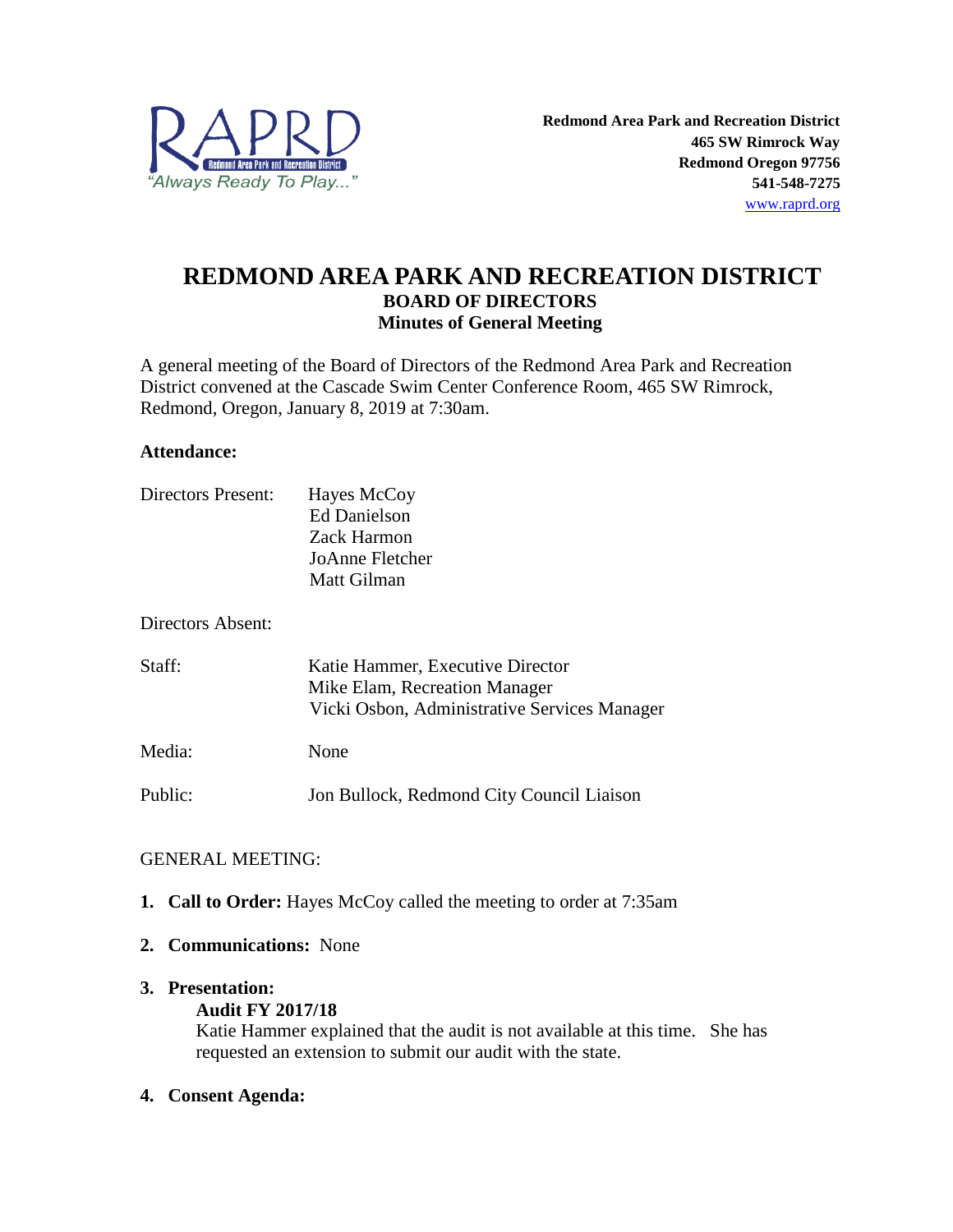Approval of the General Board Meeting Minutes from December 11, 2018; Acknowledgment of Receipt of December Financial Summary: Zack Harmon said that he was not in attendance at the last board meeting and asked that this be reflected in the minutes. Matt Gilman made a motion to approve the consent agenda with noted corrections. JoAnne Fletcher seconded the motion. Motion passed unanimously.

#### **5. Action Agenda Items**

#### **Approval of Fee Schedule**

Katie Hammer explained changes in the fee schedule. Some of the changes included absorbing the fees of our online registrations which prompted the increase to registration fees, increasing the fee to the school district for due to increase staffing expenses and implementing an equipment rental fee for the school district for high school swimming use of the timing equipment. JoAnne Fletcher made a motion to approve the fee schedule. Ed Danielson seconded the motion. Motion passed unanimously.

#### **6. Other Business**

#### **Recreation Center**

Katie Hammer said she and Matt Gilman presented at Kiwanis in December. She also said that she and Denise Maich, Assistant Aquatic Director, presented at Leadership Redmond. Katie will be presenting at Rotary this Thursday. Katie also talked about scheduling the next poll which will be late January. She also spoke about potential community members to serve on a political action committee. The board decided an additional meeting may be needed in February to discuss feedback from the polling. Katie also added she is working on getting a news article in the Redmond Spokesman or Bend Bulletin in the next month prior to the next poll.

#### **7. Public Comments**

Jon Bullock asked the board if it would be beneficial to have a different liaison in attendance each month. Zack Harmon responded that he appreciates Jon's input. The board responded in kind.

#### **8.0 Board and Staff Comments**

Mike Elam, Recreation Manager said basketball is getting ready to begin and gym time is really tight. Adult basketball will begin next week. The STEM program has been successful, and fitness programs are going well.

Katie Hammer, Executive Director, informed the board there is a group of community members that is looking at forming a non-profit so there would be representation from the Redmond community for health care maters. She believes the goal is to have representation from each public agency in Redmond on this nonprofit board. Jon Bullock added that when Central Oregon District Hospital dissolved there wasn't a new board formed to be involved in communication and to serve on the board. This will be discussed further at a future board meeting.